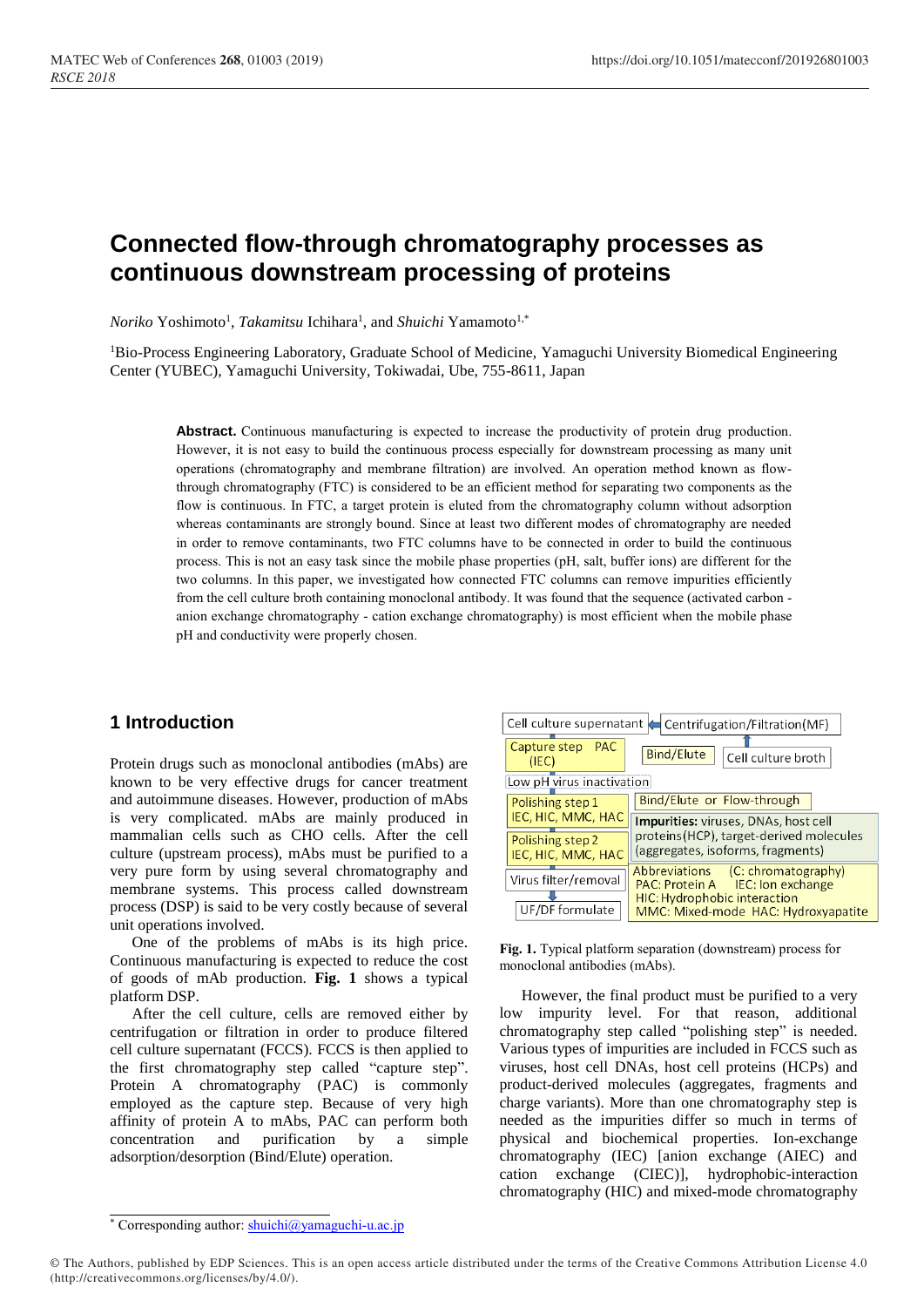(MMC) are commonly used for polishing steps. The standard polishing chromatography sequence is AIEC-CIEC or CIEC-AIEC.

## **2 Materials and methods**

Cell culture broths containing a monoclonal antibody mAb-A (IgG1 pI 7.7) or mAb-B (IgG1 pI 8.2) were used in this study. mAb concentrations in the sample feed<br>were measured byusing analytical protein A were measured byusing analytical protein A chromatography. DNA concentrations were measured by using qPCR. HCP (host cell protein) concentrations were measured by ELISA method. HMW (high molecular weight) species, mAb monomer and LMW (low molecular weight) species were measured by size exclusion chromatography (SEC) using a TSK G-3000  $SW_{XL}$  column. The column volume was 1 mL for anionexchange chromatography (AIEC), cation exchange chromatography (CIEC) and activated carbon (AC). After the cell culture, the cells were removed by centrifugation and membrane filtration. The clarified liquid was then applied to protein A affinity chromatography. The eluted fraction by using a low pH buffer solution was incubated at low pH for virus inactivation. The feed sample for FTC was taken from the low pH virus inactivation tank, and adjusted to specified pH (5 or 7) and conductivity values (3 mS/cm). The details of the experiments are shown in **[2]**.

# **3 Results and discussion**

#### **3.1 Polishing chromatography steps**

Let us take a look at standard IEC polishing steps. An IEC column is first equilibrated with a low salt buffer solution (mobile phase) at a fixed pH in order to bind proteins and impurities. After the sample loading, the column is washed to remove unbound or weakly bound impurities with the same buffer solution. Then, the elution buffer of high salt concentration at the same pH is fed to the column to desorb (elute) the product (mAb). Tightly bound impurities are then stripped from the column with a very high salt concentration buffer and sodium hydroxide solution. The column is then reequilibrated for the second run. This operation is schematically shown in **Fig. 2.**



**Fig. 2.** Stepwise elution (bind/elute) chromatography.

Proper choice of the buffer pH and salt concentrations for both adsorption (bind) and elution (elute) is very important. In addition, the sample load and the flowvelocity are important parameters to increase the process efficiency (productivity). However, in most cases they were determined by trial and error approaches.

The efficiency of typical three chromatography DSPs is low. In order to increase the efficiency of DSP various continuous chromatography operation methods have been proposed. For capture chromatography, multicolumn switching techniques called "periodic countercurrent (PCC)" chromatography operation is known. Polishing chromatography steps can be also operated by using PCC. However, since the purpose of polishing steps is to remove a small amount of impurities from the sample feed it is possible to use negative adsorption operation mode called flow-through chromatography (FTC). While the sample feed is continuously fed to the column, the impurities are adsorbed and the flow-through stream from the outlet contains purified mAb in FTC **(Fig. 3**). Although FTC is not a true continuous operation (the column has to be replaced after the breakthrough of the impurities), it is regarded as a pseudo-continuous operation.



**Fig. 3.** Flow-through chromatography (FTC) operations.

#### **3.2 Flow-through chromatography operations**

In order to design the optimized FTC process it is needed to know the mobile phase condition where the target mAb is not adsorbed whereas the impurities are tightly bound. For IEC, the retention is basically understood based on the concept shown in **Fig. 4.**

Both AIEC and CIEC are needed to remove the impurities having different isoelectric points (pIs) by using FTC operations. Additional FTC of different adsorption mode (affinity interaction) such as activated carbons is efficient for removing the impurities that cannot be easily captured by AIEC and CIEC.

#### **3.3 Polishing FTC of monoclonal antibody (mAb)**

We have carried out FTC processes with two or three columns for removing impurities from the pooled fraction by protein A chromatography.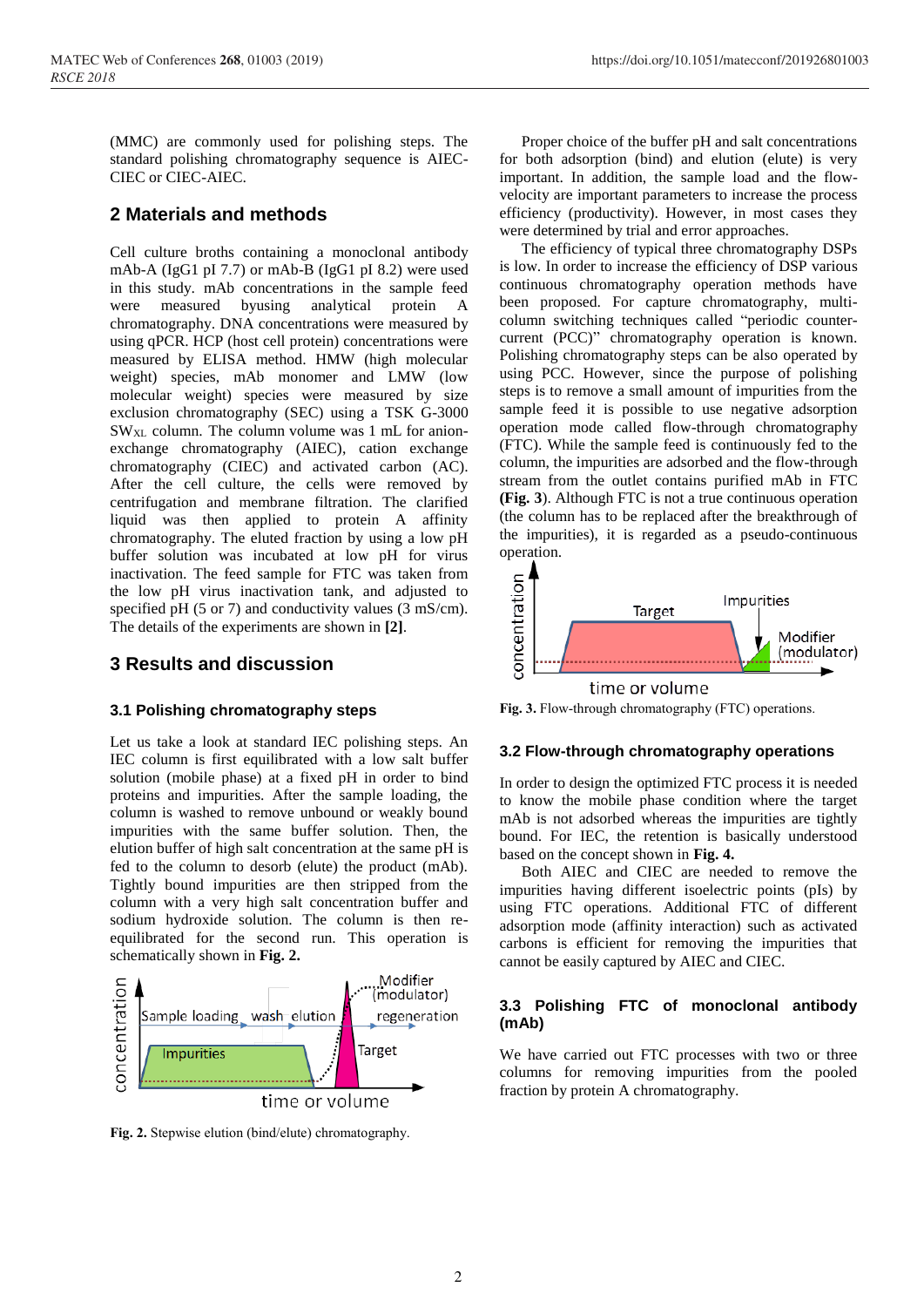| Protein <sup>+</sup> | Process<br>step <sup>2</sup> | Concentration<br>$(mg/mL)^3$ | DNA <sup>4</sup><br>pg/mg | HCP <sup>5</sup><br>ng/mg | HMW1<br>(%) <sup>6</sup> | HMW <sub>2</sub><br>$(\%)^7$ | Monomer<br>(%) <sup>8</sup> | LMW1<br>$\left(\% \right)^{9}$ | LMW <sub>2</sub><br>$(%)^{10}$ |
|----------------------|------------------------------|------------------------------|---------------------------|---------------------------|--------------------------|------------------------------|-----------------------------|--------------------------------|--------------------------------|
| mAb<br>-A            | 1                            | 2.55                         | < 11.8                    | < 0.4                     | 0.02                     | 0.49                         | 98.4                        | 1.08                           | 0.01                           |
|                      | 2                            | 2.67                         | < 11.2                    | 31.0                      | 0.00                     | 0.31                         | 98.6                        | 1.04                           | 0.01                           |
|                      | 3                            | 2.43                         | < 12.3                    | < 0.4                     | 0.00                     | 0.07                         | 98.8                        | 1.13                           | 0.02                           |
|                      | 4                            | 1.78                         | < 16.8                    | < 0.6                     | 0.00                     | 0.36                         | 98.6                        | 0.94                           | 0.06                           |
| mAb<br>-B            | 1                            | 3.95                         | < 0.76                    | < 0.25                    | 0.00                     | 0.07                         | 98.2                        | 1.68                           | 0.03                           |
|                      | 2                            | 3.06                         | < 0.98                    | < 0.33                    | 0.00                     | 0.57                         | 98.2                        | 1.16                           | 0.03                           |
|                      | 3                            | 3.11                         | 1.10                      | 2.00                      | 0.00                     | 0.06                         | 98.5                        | 1.44                           | 0.04                           |
|                      | 4                            | 3.60                         | 0.70                      | < 0.28                    | 0.00                     | 0.29                         | 98.2                        | 1.44                           | 0.04                           |

**Table 1.** Summary of purified product specifications **[2].**

<sup>1</sup>mAb-A IgG1 pI 7.7, mAb-B IgG1 pI 8.2 <sup>2</sup>See Fig. 5

<sup>3</sup> mAb concentrations in the sample feed were measured by using analytical protein A chromatography.

<sup>4</sup> DNA concentrations were measured by using qPCR.

<sup>5</sup> HCP (host cell protein) concentrations were measured by ELISA method.

6-10 HMW species, mAb monomer and LMW species were measured by size exclusion chromatography (SEC).



**Fig. 4.** Binding of proteins in ion-exchange chromatography **[1]**.

**Table 1** summarizes the results by FTC polishing processes of mAbs with different sequence and conditions shown in **Fig. 5**. Impurities such as HCP, DNA, HMW and LMW were removed efficiently by using FTC processes (1-4) for both mAb-A and mAb-B. For mAb-A Process 3 was most effective whereas it was not efficient for mAb-B. These results show that impurity removal by FTC process depends on the cell culture liquid.

We also tried to carry out a fully connected FTC process (AC-AIEC-CIEC) at pH 6.0 and 4 mS/cm (**Fig. 6**). The monomer recovery was >95% and the monomer concentration was <95%. The impurities were reduced to levels below the specification (HCP <100 ng/mg, DNA  $<$ 10 pg/mg).



**Fig. 5.** FTC processes for removing impurities with two or three columns.

Black arrow (pH 7), gray arrow (pH 5). AC:activated carbon, AIEC:anion-exchange chromatography, CIEC: cation exchange chromatography.

The success of FTC process relies on the method for determining proper pH and salt concentration *I* (conductivity) of feed sample. We have established a method for determining the distribution coefficient *K* as a function of *I* from linear gradient elution (LGE) experiments **[1]**. FTC process removing aggregates was successfully designed and carried out by using our method **[3].**



**Fig. 6.** Fully connected FTC process for removing impurities with three columns. The same sample as in Fig. 5 was used.

FTC is not a complete continuous system as the operation must be stopped before the breakthrough of the impurities as shown in **Fig. 3**. The breakthrough volume depends on the flow velocity due to pore diffusion based band broadening. Models considering the salt concentration dependent distribution coefficient and the zone spreading parameter such as pore diffusion **[1, 4]** are needed in order to design and operate FTC process properly.